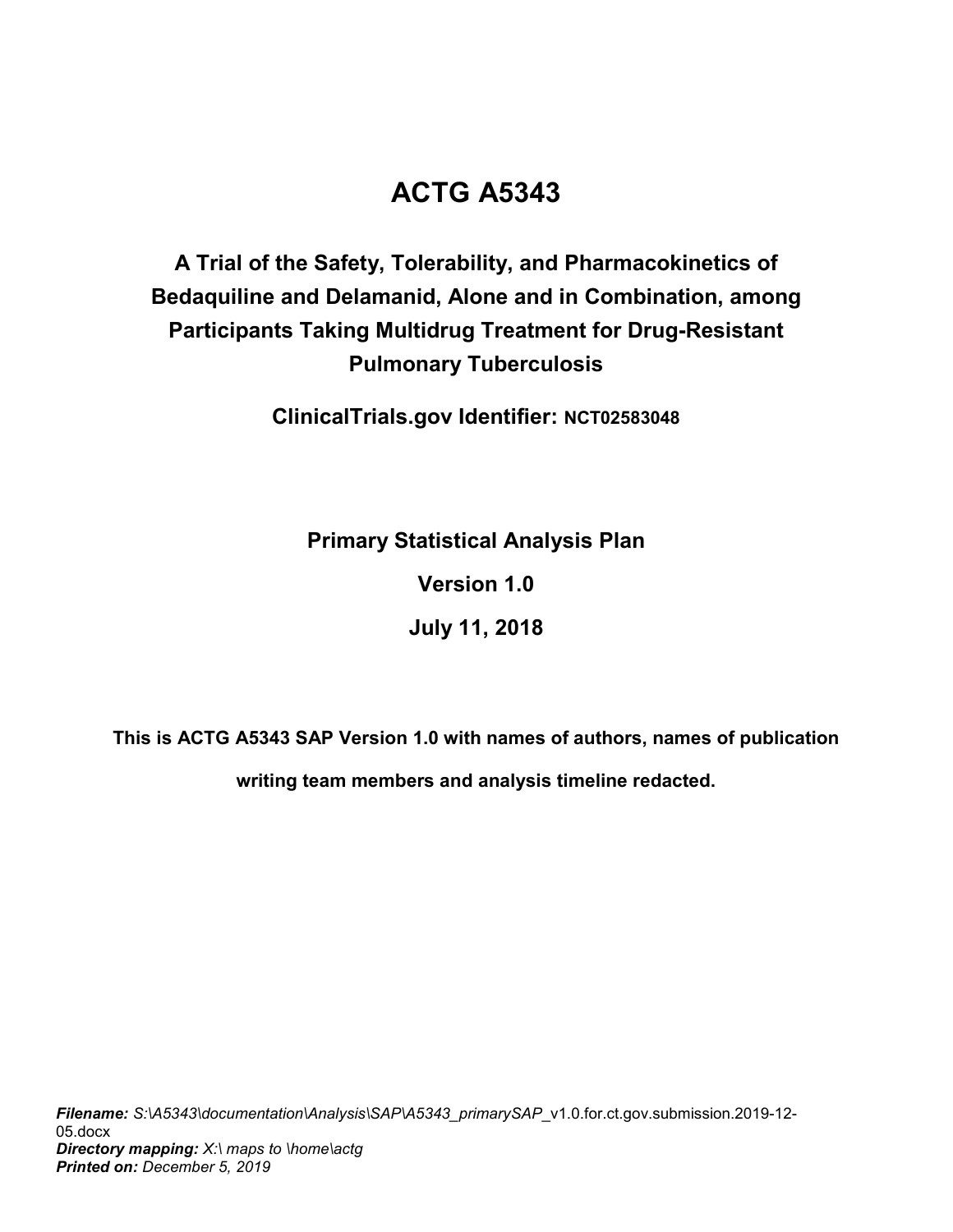# **Table of Contents**

| 1   | 1.1   |                                                                                     |  |  |
|-----|-------|-------------------------------------------------------------------------------------|--|--|
|     | 1.2   |                                                                                     |  |  |
| 2   |       |                                                                                     |  |  |
|     | 2.1   |                                                                                     |  |  |
|     | 2.1.1 |                                                                                     |  |  |
|     | 2.1.2 |                                                                                     |  |  |
|     | 2.1.3 |                                                                                     |  |  |
|     | 2.1.4 |                                                                                     |  |  |
|     | 2.1.5 |                                                                                     |  |  |
|     | 2.1.6 | Permanent and Premature Treatment Discontinuation Criteria (protocol section 8.1) 6 |  |  |
|     | 2.1.7 |                                                                                     |  |  |
|     | 2.1.8 |                                                                                     |  |  |
|     | 2.1.9 |                                                                                     |  |  |
| 2.2 |       |                                                                                     |  |  |
|     | 2.3   |                                                                                     |  |  |
|     | 2.3.1 |                                                                                     |  |  |
|     | 2.3.2 |                                                                                     |  |  |
|     |       |                                                                                     |  |  |
|     | 2.4.1 |                                                                                     |  |  |
|     | 2.4.2 |                                                                                     |  |  |
| 3   |       |                                                                                     |  |  |
|     | 3.1   |                                                                                     |  |  |
|     | 3.2   |                                                                                     |  |  |
|     | 3.3   |                                                                                     |  |  |
|     | 3.4   |                                                                                     |  |  |
| 4   |       |                                                                                     |  |  |
|     | 4.1   |                                                                                     |  |  |
|     | 4.2   |                                                                                     |  |  |
|     |       |                                                                                     |  |  |
|     | 4.3.1 |                                                                                     |  |  |
|     | 4.3.2 |                                                                                     |  |  |
|     | 4.3.3 |                                                                                     |  |  |
|     | 4.3.4 |                                                                                     |  |  |
| 5   |       |                                                                                     |  |  |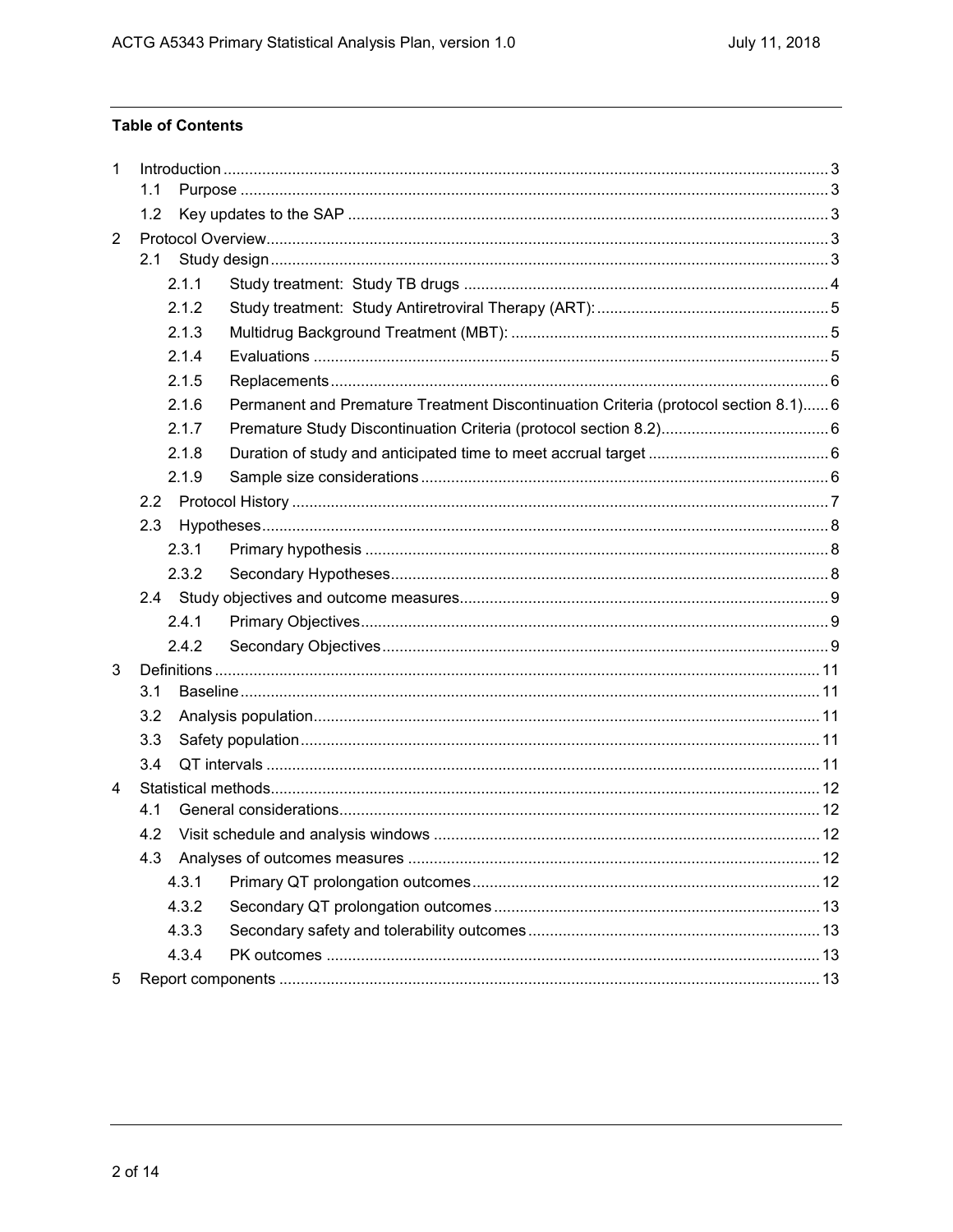## <span id="page-2-0"></span>**1 Introduction**

## <span id="page-2-1"></span>**1.1 Purpose**

This Primary Statistical Analysis Plan (SAP) describes the primary and secondary outcomes measures of ACTG A5343 that will be included in the primary manuscript, and which address the primary and key secondary objectives of the study; the pharmacology objectives will be addressed separately. The Primary SAP outlines the general statistical approaches that will be used in the analysis. It has been developed to facilitate discussion of the statistical analysis components among the study team, and to provide agreement between the study team and statisticians regarding the statistical analyses to be performed and presented in the primary statistical analysis report. It also describes the results for the primary and secondary outcome measures that will be posted on ClinicalTrials.gov. Detailed outlines of tables, figures, and coding descriptions that will be included in the Primary Statistical Analysis Report are included in the Analysis Implementation Plan (AIP).

A separate Statistical Analysis Plan for Other Objectives and Outcome Measures will be developed once results for the Primary and key Secondary Objectives are known, and analyses will be presented in a separate report. These analyses may include nonlinear mixed-effects modeling of drug concentrations.

Data for the Primary Analysis Report will be downloaded when Week 24 ECG data are available for the last enrolled participant, all queries have been resolved, and the database is frozen for analysis.

The Primary Analysis Report will be used for submission of results to ClinicalTrials.gov. Results for primary outcomes are required to be submitted within one year of the primary completion date (PCD), which is the date the last participant is examined for the purposes of data collection for the primary outcome measure. For this study, the PCD is based on ECG data collected at the week 24 visit. Results for secondary outcome measures are due one year after the last participant reaches Week 28.

### <span id="page-2-2"></span>**1.2 Key updates to the SAP**

| Version | Date          | Content/changes          |
|---------|---------------|--------------------------|
| 1.0     | July 11, 2018 | Original version of SAP. |

# <span id="page-2-3"></span>**2 Protocol Overview**

# <span id="page-2-4"></span>**2.1 Study design**

ACTG A5343 is a phase II, randomized, open-label, three-arm pharmacokinetic (PK) and safety trial of the anti-tuberculosis drugs bedaquiline (BDQ) and delamanid (DLM) in participants with pulmonary infection with multidrug-resistant *M. tuberculosis* (MDR-TB). Participants will be randomized to one of three arms. Participants in arms 1, 2, and 3 will receive BDQ, DLM, or both drugs in combination, respectively, for 24 weeks together with multidrug background treatment (MBT) for MDR-TB.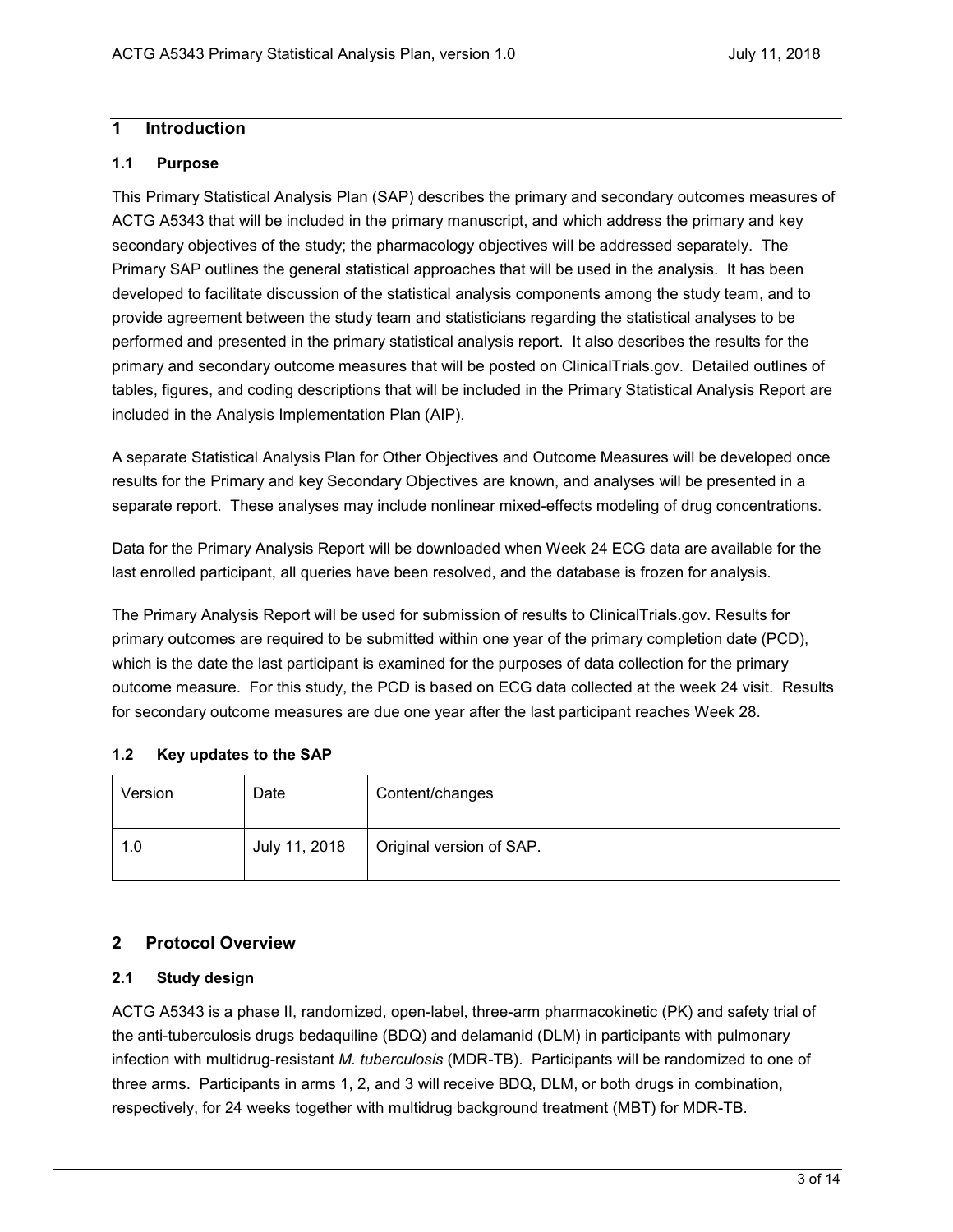The study will enroll a total of 84 evaluable men and women age 18 or older (28 per arm), with pulmonary MDR-TB, with or without HIV co-infection. Randomization will be stratified by HIV status, with institutional balancing. Participants will be followed for a total of 128 weeks: 24 weeks on study treatment, followed by 104 weeks of follow-up.

To be eligible to enroll in the study, participants must have documented pulmonary infection due to strains of *M. tuberculosis* from a sputum sample collected within 60 days prior to entry with resistance to isoniazid (INH) and rifampin (RIF) and susceptibility to fluoroquinolones and aminoglycosides; resistance and susceptibility may be determined by either genotypic or phenotypic testing. Participants with HIV-1 infection may enter the study provided their CD4+ count is ≥100 cells/mm<sup>3</sup> within 60 days prior to entry. In addition to study TB drugs, participants will need to take MBT for MDR-TB for a minimum of 7 days within the 10 days prior to entry. Previous treatment for MDR-TB (other than for the qualifying episode) or receipt of BDQ or DLM at any time in the past is exclusionary. In addition, QTcF interval greater than 450 ms within 72 hours prior to entry, clinically significant ECG abnormalities, current clinically relevant cardiovascular disorder, known family history of Long QT Syndrome, and several other cardiovascularrelated criteria are exclusionary (see Protocol section 4.2).

Version 1.0 of the protocol stated that study participants were to be hospitalized per standard of care for initiation of MDR-TB treatment for at least the first two months after randomization and possibly longer than two months if they were too ill for discharge.

Based on an interim monitoring review added to version 3.0 of the protocol, to potentially allow the duration of the initial hospitalization to be shortened, the Tuberculosis Transformative Science Group (TB TSG) Study Monitoring Committee (SMC) recommended that participants be offered a 2-week hospitalization period and that 8 weeks of hospitalization was no longer required. LOA #1 to Protocol version 3.0 clarified and codified this protocol change. (See Protocol History, below).

This is a limited-site study open to 3 non-US sites: TASK (Bellville, South Africa), SATVI (Capetown, South Africa) and Barranco (Lima, Peru).

### <span id="page-3-0"></span>**2.1.1 Study treatment: Study TB drugs**

Participants will be randomized to one of three arms:

- Arm 1: BDQ 400 mg PO QD for 2 weeks followed by 200 mg PO TIW for 22 weeks
- Arm 2: DLM 100 mg PO BID for 24 weeks
- Arm 3: Both BDQ and DLM (same doses and durations as in Arms 1 and 2, respectively)

Participants will have 185 days from enrollment to complete 168 days (24 weeks) of TB study drug. (The extra seventeen days are allowed for the possibility of missed TB study drug during the 24 week period.)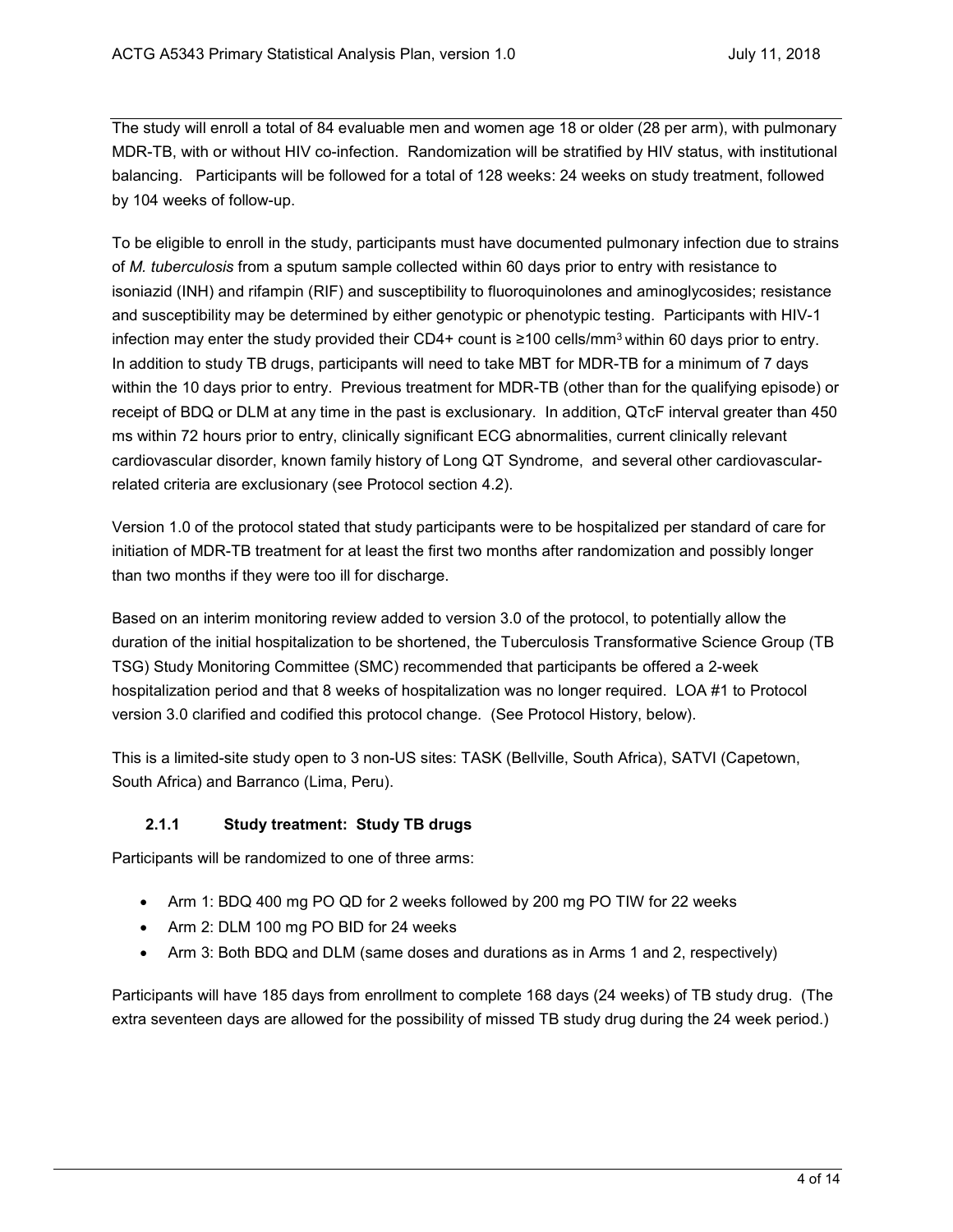## **2.1.2 Study treatment: Study Antiretroviral Therapy (ART):**

<span id="page-4-0"></span>Participants with HIV infection can participate provided they are taking an acceptable ART regimen. For those participants without contraindications, study dolutegravir (DTG) at a dose of 50 mg once daily will be offered, to be used in combination with two NRTIs until study completion (week 128). The other acceptable ART regimen is nevirapine (NVP) plus two NRTIs. NRTIs are provided by the local program. PIs and EFV are contraindicated though switching from a regimen containing these to an acceptable study ART regimen prior to starting study TB drugs is allowed (as per protocol section 5.4).

For participants who are HIV treatment naïve, it is recommended that DTG (study ART) plus two NRTIs be started approximately 2 weeks following initiation of study TB drugs. For participants already on ART with EFV or a boosted PI at the time of screening, or who require a switch from the previous ART for another reason, it is recommended that DTG-based ART be started the day following discontinuation of their previous regimen. Per Letter of Amendment #2 for protocol version 3.0, HIV-positive female participants of reproductive potential, are required to use contraceptive for the full duration of time the participant is taking DTG (ie, through study completion at week 128). (See Protocol History below.)

### **2.1.3 Multidrug Background Treatment (MBT):**

<span id="page-4-1"></span>While receiving study TB drugs, participants will also receive MBT for MDR-TB that includes at least 3 drugs to which the organism is thought or known to be susceptible (as per protocol section 5.4). In many participants this will be a standardized, locally-available regimen, but individualization of regimens based on available culture and susceptibility data, or treatment history, may be needed. Participants should take MBT for all 128 weeks on study.

### **2.1.4 Evaluations**

<span id="page-4-2"></span>ECGs will be performed (in triplicate, 5-10 minutes apart) at entry; every two weeks during administration of BDQ and/or DLM (even-numbered weeks 2-24); and at week 28 (4 weeks after TB study drug(s) have been discontinued). To minimize variability in QT intervals, ECG trace data are automatically transmitted to the central ECG laboratory (Quintiles) for determination of QT interval and other ECG measures.

Intensive PK sampling will be performed at weeks 2, 8, and 24. Sparse PK sampling will be performed during study treatment at weeks 4, 6, 10, 12, 14, 16, 18, 20 and 22, and at week 28 (4 weeks after study TB drugs have been discontinued). Assays will be performed for DLM and its DM-6705 metabolite, and for BDQ and its M2 metabolite.

Hair collection will be performed for measurement of DLM, BDQ, and MBT drugs over the course of the study to assess long-term drug exposures.

In HIV-1 positive participants, viral load will be measured at the time points indicated in protocol section 6.0.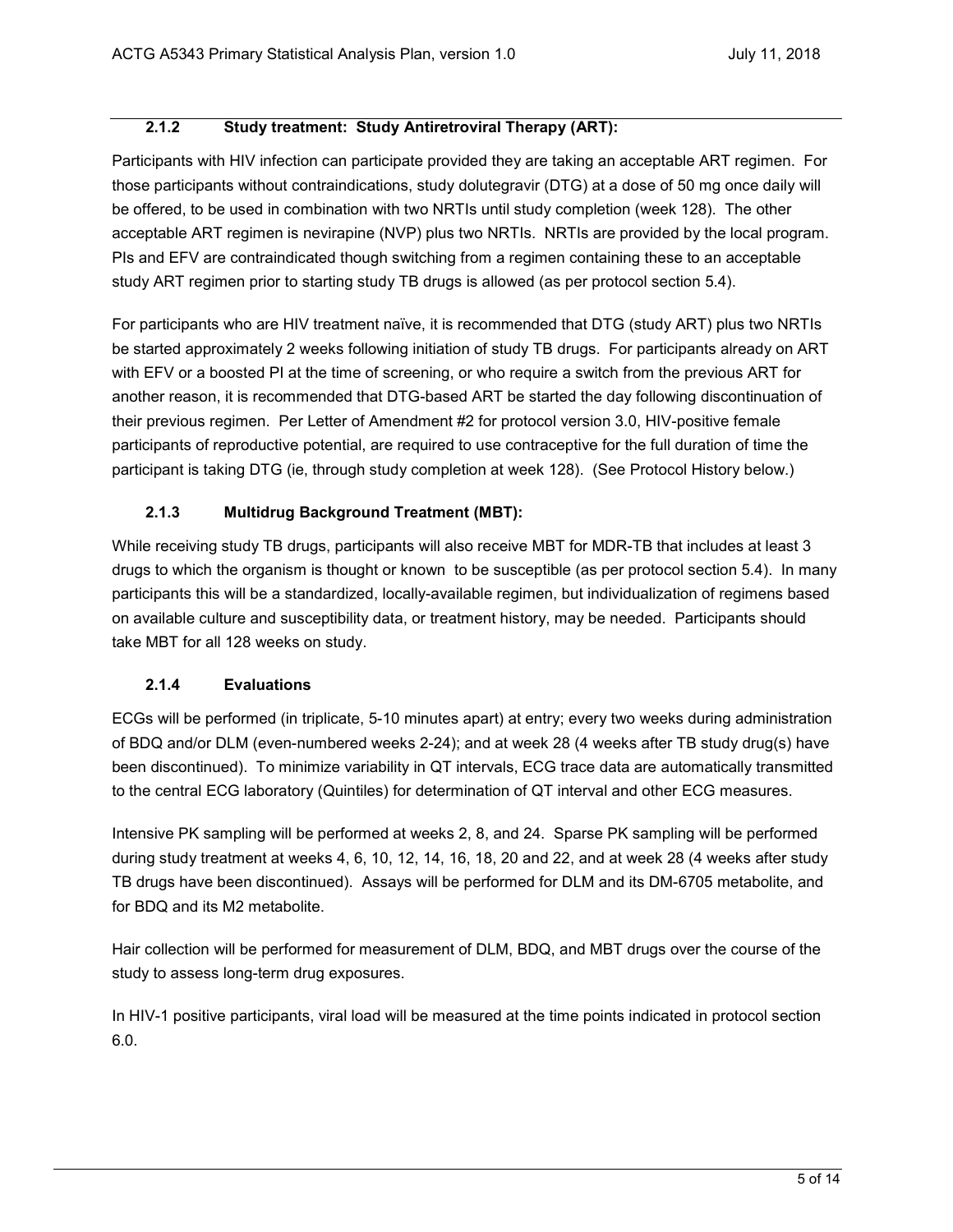Other clinical and laboratory evaluations (e.g. signs/symptoms, diagnoses, chemistry, hematology, sputum smears, adherence) will also take place on a regular basis through week 28 and then approximately quarterly through week 128 as defined in protocol section 6.0.

### **2.1.5 Replacements**

<span id="page-5-0"></span>Because BDQ and DLM are known to have long half-lives, there is no plan to replace participants or reschedule PK visits for participants who miss the prior two doses of BDQ or DLM or who do not eat the standardized meals on the intensive PK days.

### <span id="page-5-1"></span>**2.1.6 Permanent and Premature Treatment Discontinuation Criteria (protocol section 8.1)**

- Failure by the participant to attend 3 consecutive study visits.
- Protocol-defined drug-related toxicity (see protocol section 7.0 Toxicity).
- Requirement for prohibited concomitant medications (see protocol section 5.4.2)
- Pregnancy or breastfeeding.
- Request by participant to terminate treatment.
- Clinical reasons believed life threatening by the physician, even if not addressed in the toxicity section of the protocol.

#### <span id="page-5-2"></span>**2.1.7 Premature Study Discontinuation Criteria (protocol section 8.2)**

- Request by the participant to withdraw.
- Request of the primary care provider if s/he thinks the study is no longer in the best interest of the participant.
- Participant judged by the investigator to be at significant risk of failing to comply with the provisions of the protocol as to cause harm to self or seriously interfere with the validity of the study results.
- At the discretion of the IRB/Ethics Committee, Food and Drug Administration (FDA), NIAID, Office for Human Research Protections (OHRP), other government agencies as part of their duties, investigator, or industry supporter.

These participants will not be replaced.

### **2.1.8 Duration of study and anticipated time to meet accrual target**

<span id="page-5-3"></span>The duration of the study is 128 weeks from entry through the final clinic visit.

Originally the study was expected to enroll about 8-10 participants per month across at least two ACTG sites, and to meet the accrual target of 84 participants in less than 12 months.

#### <span id="page-5-4"></span>**2.1.9 Sample size considerations**

Sample size calculations were chosen to provide specific precision of 95% confidence intervals (CIs around (1) arm-specific QTcF interval changes from baseline, and (2) between-arm differences in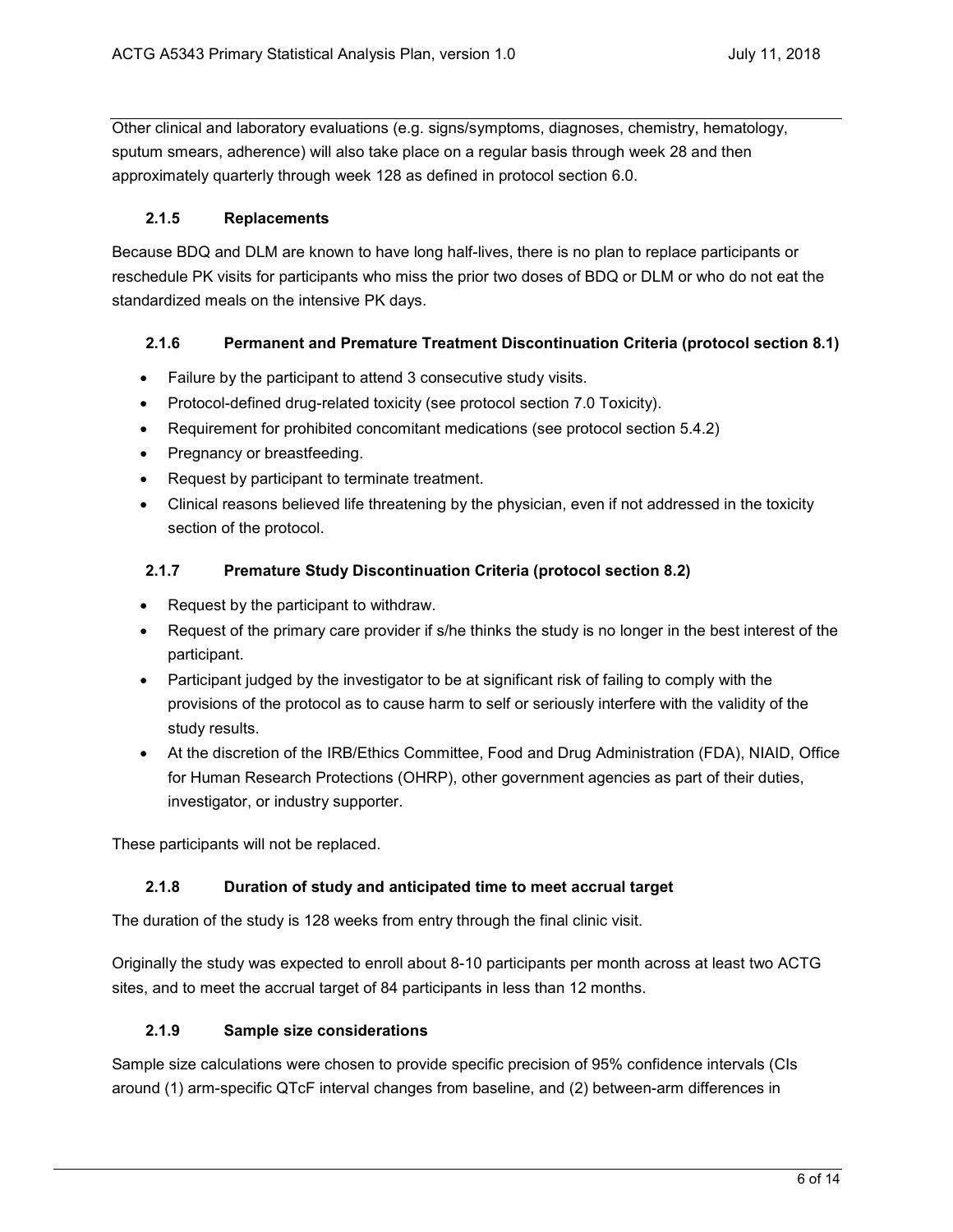changes from baseline (BDQ+DLM arm vs. BDQ-alone arm, and BDQ+DLM arm vs. DLM-alone arm). With 25 evaluable participants per arm with complete ECG data, the anticipated precision these CIs are  $(1) \pm 4.5$  milliseconds (ms) and (2)  $\pm 6.0$  (ms), respectively.

Letter of Amendment #2 to Protocol version 3.0 was released on 06/04/2018, called for interim calculation of 99.9% CIs for the primary outcome measures. To account for the interim CIs, the LoA specified that coverage probabilities of CIs in the final analysis will be adjusted to 95.1%. (A participant who is in the analysis population is consider evaluable.)

#### <span id="page-6-0"></span>**2.2 Protocol History**

The study opened under version 1.0 of the protocol, dated 07/13/2015.

Clarification Memo #1, dated 08/25/2015: Corrected an inconsistency in the recommended time frame for switching ART treatment from EFV-based treatment to DTG-based treatment among participants with HIV co-infection. The 3-day window between starting DTG and starting study TB drugs was modified to a 7 day window to allow the needed days for EFV to wash out.

Letter of Amendment #1, dated 06/20/2016: Updated the Expedited Adverse Event (EAE) Reporting Requirements for A5343 adding several additional AEs that must be reported in an expedited manner.

Protocol version 2.0 was released on 12/23/2016: Its main purpose was to add two exploratory objectives to the study, add screening viral load testing and genotyping for HIV-infected participants who have been on ART for 6 months or longer, and clarify the management of participants who prematurely discontinue study treatment. This version incorporates all prior changes from Letter of Amendment #1 and Clarification Memo #1. In addition, minor changes were made in the protocol document for clarification purposes.

A Letter of Amendment #1 to Protocol version 2.0, dated 03/14/2017, clarified the directly observed therapy requirements for those on the BDQ arm and added Grade 4 events to the list of adverse events that must be reported in an expedited manner.

A5343 protocol version 3.0 was released on 07/18/2017. The main amendments were: (1) a change to inclusion criteria to allow individuals with rifampin mono-resistant TB (RR-TB) to enter the study, and (2) introduction of a new interim monitoring trigger and review, to potentially allow the duration of the initial hospitalization to be shortened.

A Letter of Amendment #1 to Protocol version 3.0 was released on 11/20/2017. Per A5343, Version 3.0, an interim review was planned after QTcF data through week 8 were available for at least 12 participants on the BDQ+DLM regimen (study arm 3), to help determine if it is safe to decrease the duration of hospitalization from 8 weeks to 2 weeks. The TB TSG SMC reviewed the interim report on these data. Based on the report, they recommended that participants be offered a 2-week hospitalization period, and that the 8 weeks of hospitalization no longer be required. The main purpose of LOA #1 to Protocol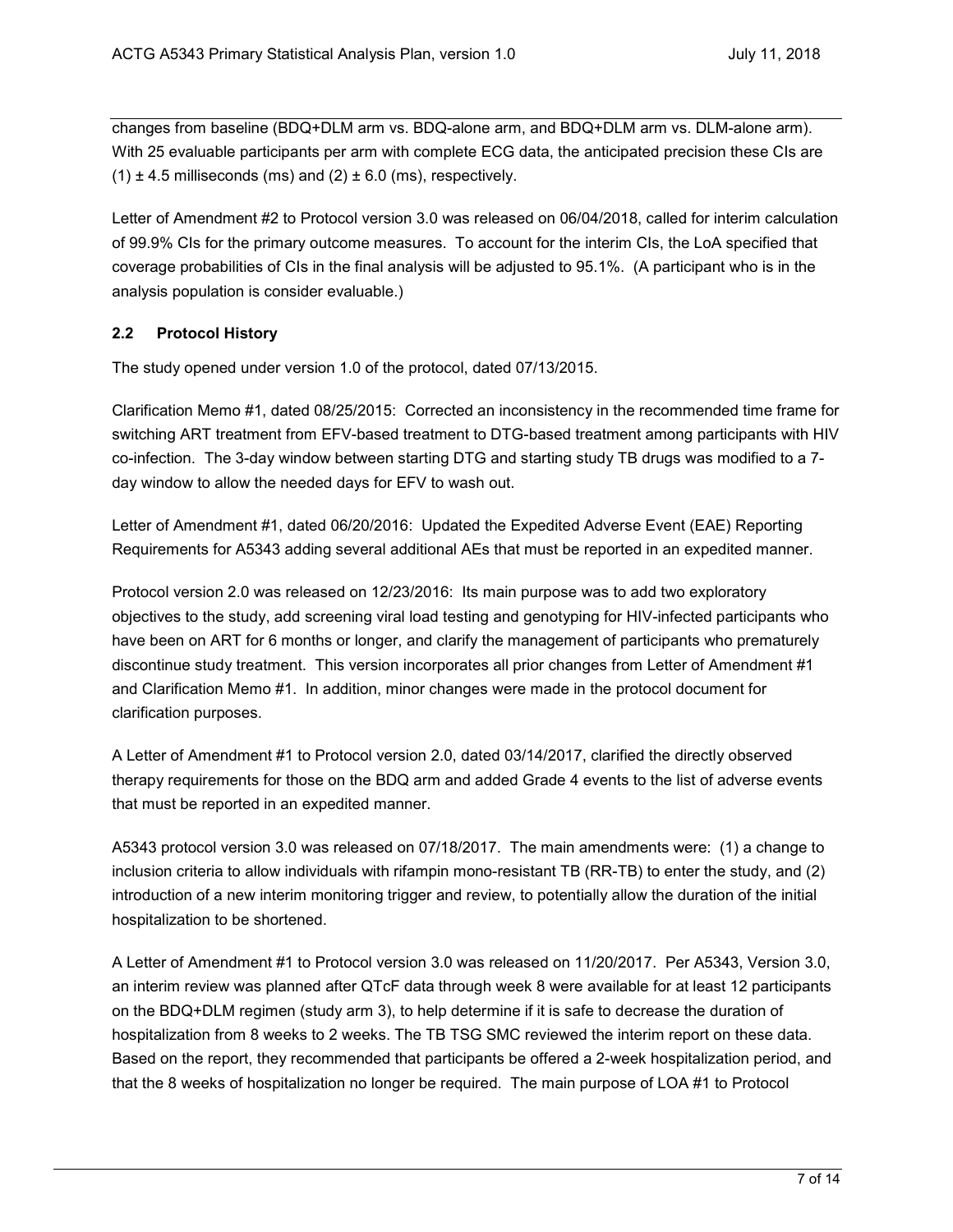version 3.0 was to clarify that the required hospitalization stay had been reduced from 8 weeks to 2 weeks.

A Letter of Amendment #2 to Protocol version 3.0 was released on 06/04/2018 in response to the release of a safety announcement on 05/18/2018 by The World Health Organization (WHO), the U.S. Food and Drug Administration (FDA), and the European Medicines Agency (EMA) regarding an unplanned analysis of an ongoing study in Botswana of pregnant HIV-positive women on antiretroviral therapy. In that analysis, investigators noted an increase in neural tube defects in infants born to women who conceived while on DTG. This prompted regulatory agencies and the WHO to issue advice to health care professionals and HIV-positive patients that include avoiding DTG in HIV-positive women who are contemplating pregnancy, testing for pregnancy prior to starting DTG, and ensuring adequate birth control use among women taking DTG. Based on discussions within the US Division of AIDS (DAIDS) and regulatory groups, changes to the A5343 study were needed to revise the pregnancy/contraception language for HIV-infected women of reproductive potential who receive DTG.

The main purpose of this LOA was thus to update the pregnancy/contraception requirements and DTG risk information in the protocol and the sample informed consent form, and to add this interim analysis to evaluate precision on primary outcome estimates and to conduct an early look at safety and QT intervals in the setting of slow enrollment given the global need for such information.

A5343 protocol version 4.0 was released on 06/26/2018. The main purpose of this amendment was to add an assessment of cerebrospinal fluid (CSF) concentrations of DLM and BDQ for up to 16 participants with MDR-TB or RR-TB enrolled in A5343, via an optional lumbar puncture to be performed at week 8 or week 24. The amendment also incorporates all prior changes from the version 3.0 Letter of Amendment (LOA) #1 (11/20/17) and LOA #2 (06/04/18).

### <span id="page-7-1"></span><span id="page-7-0"></span>**2.3 Hypotheses**

### **2.3.1 Primary hypothesis**

Co-administration of delamanid (DLM) and bedaquiline (BDQ) (with multidrug background treatment [MBT] for multidrug resistant TB infection [MDR-TB] or rifampin-monoresistant TB [RR-TB]) will increase the duration of the QT interval (QTcF, as measured on electrocardiogram (ECG), adjusted for heart rate using the Fridericia correction formula) compared to administration of either drug alone (with MBT), but the combined effects on the QT interval will be no greater than additive.

### <span id="page-7-2"></span>**2.3.2 Secondary Hypotheses**

2.3.2.1 When DLM and BDQ are co-administered with MBT for TB infection, clinically significant QTcF prolongation (see section 7.1.1 for definition) will be uncommon.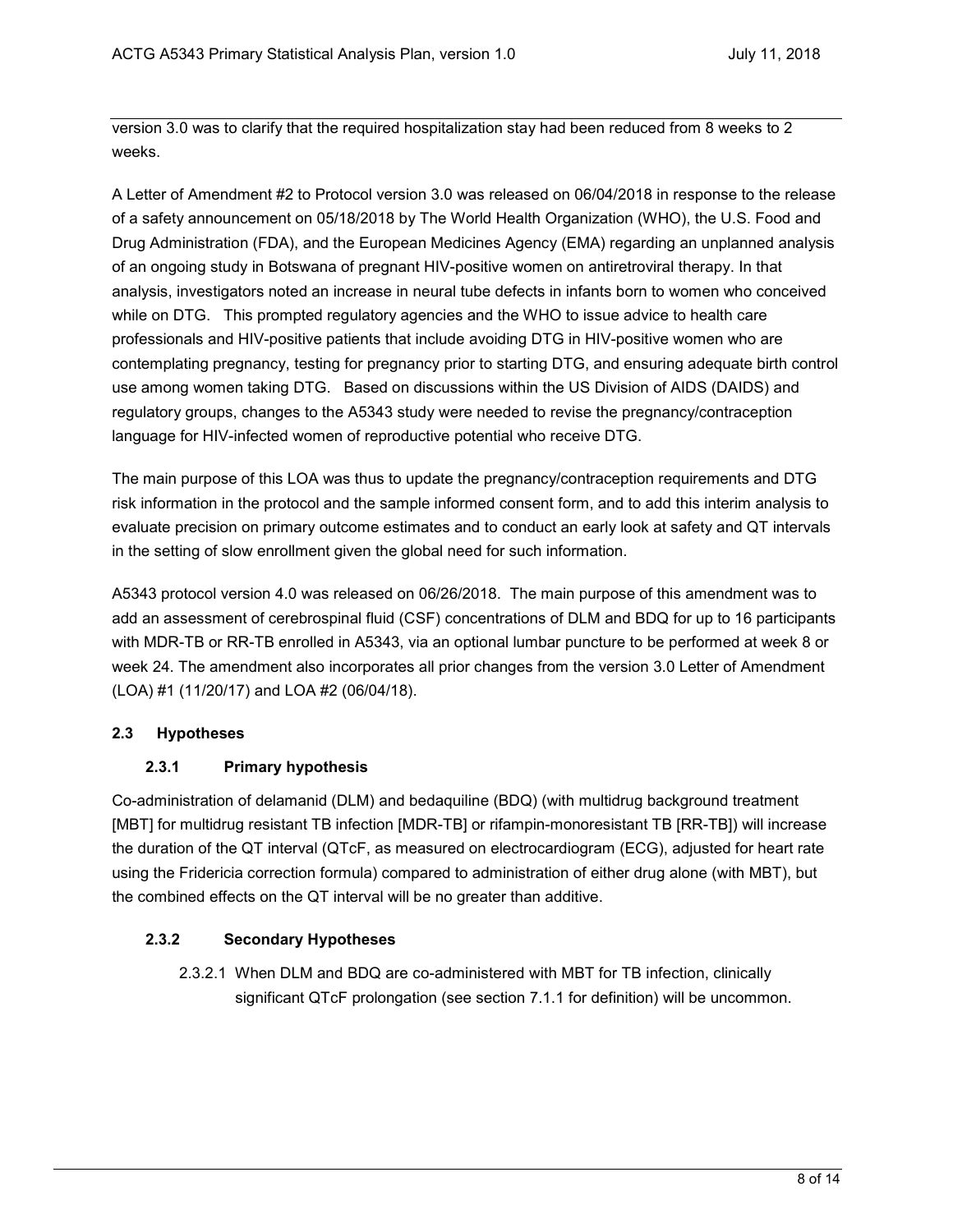2.3.2.2 Co-administration of BDQ and DLM (in the context of MBT) for MDR-TB or RR-TB will not significantly affect concentrations (area under the concentration-time curve, or AUC) of either drug (or their main metabolites, M2 and DM-6705, respectively).

## <span id="page-8-1"></span><span id="page-8-0"></span>**2.4 Study objectives and outcome measures**

## <span id="page-8-3"></span>**2.4.1 Primary Objectives**

- 2.4.1.1 To estimate the mean changes from baseline (averaged over weeks 8-24) in QTcF when DLM and BDQ are co-administered (along with MBT; Arm 3), when BDQ is administered without DLM (along with MBT; Arm 1) and when DLM is administered without BDQ (along with MBT; Arm 2).
- <span id="page-8-4"></span>2.4.1.2 To compare the mean change from baseline (averaged over weeks 8-24) in QTcF when BDQ and DLM are co-administered (with MBT) to the mean change observed when each drug is administered alone (with MBT) (separate comparisons of Arm 3 to Arm 1 and Arm 3 to Arm 2).

*Outcome measure*. For both primary objectives, the outcome measure is participant-specific changes from baseline in QTcF among the participants on each arm. QTcF measurements from the week 0 visit contribute to estimation of baseline QTcF, and QTcF measurements from weeks 8 through 24 contribute to estimation of the on-treatment QTcF. QTcF replicates arise from 3 separate complexes, ideally measured 5-10 minutes apart during the study visit. If fewer than 3 values are available, the 1 or 2 available QTcF values are used. See Analysis Population below for details of which QT intervals will be used in the primary and secondary analyses of QT intervals.

### <span id="page-8-5"></span><span id="page-8-2"></span>**2.4.2 Secondary Objectives**

2.4.2.1 To estimate the proportion of participants who exhibit QTcF >500 ms at any time during study treatment, by arm.

*Outcome measure*: The participant-specific outcome measure is the visit-specific average of the 1-3 available QTcF values.

<span id="page-8-6"></span>2.4.2.2 To estimate the proportion of participants who exhibit an increase from baseline in QTcF of greater than 60 ms at any time during study treatment, by arm.

*Outcome measure*: The participant-specific outcome measure is the visit-specific average of the 1-3 available QTcF values.

<span id="page-8-7"></span>2.4.2.3 To describe visit-specific QTcF changes from baseline while on study drug treatment and following completion of study treatment (at week 28), for participants in Arm 1 (BDQ), Arm 2 (DLM), and Arm 3 (BDQ and DLM).

*Outcome measure*: The participant-specific outcome measure is the average of the 1-3 QTcF values available from the week 28 visit.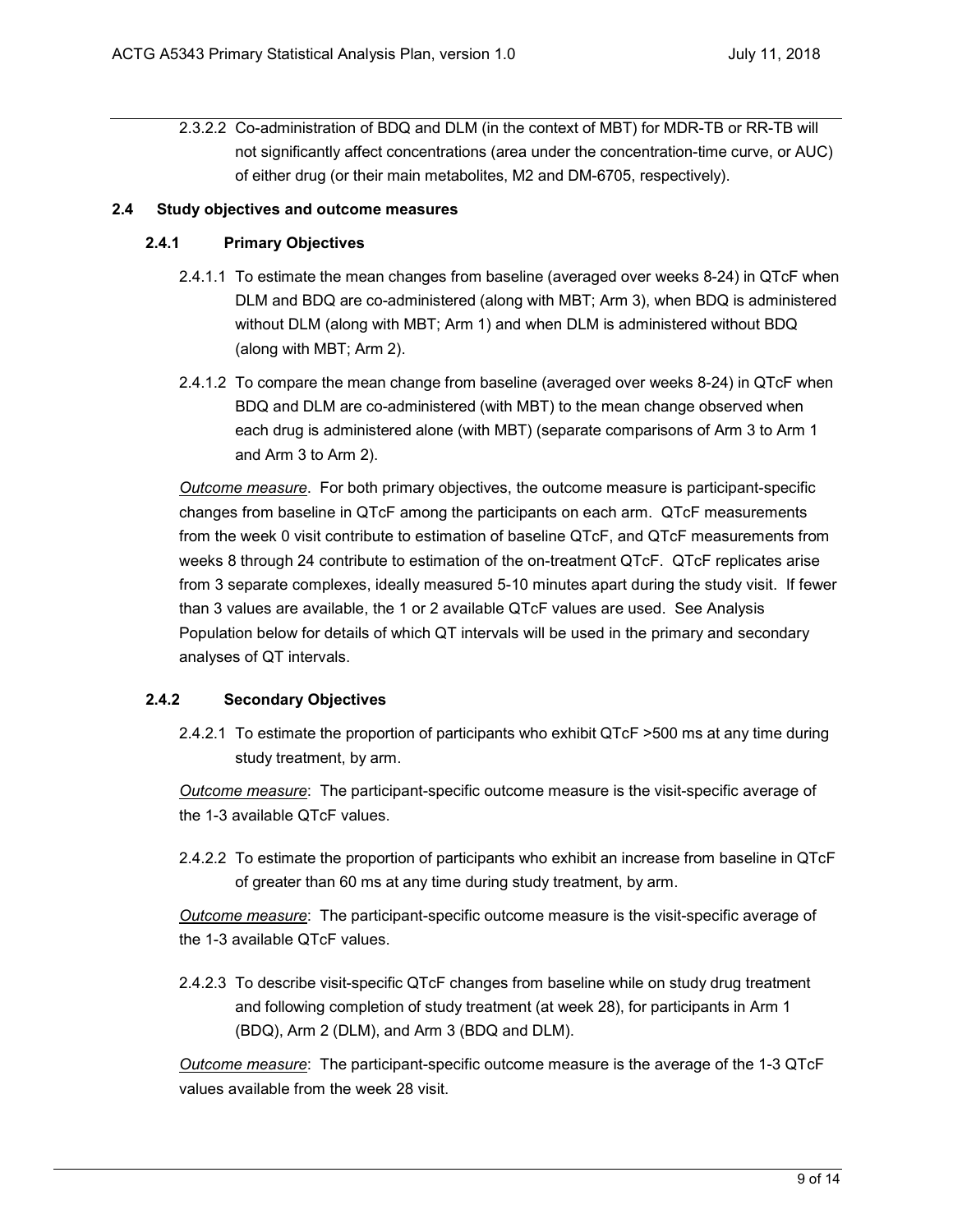<span id="page-9-2"></span>2.4.2.4 To estimate, by arm, the proportion of participants for whom the following occurs: (a) absolute QTcF >480 and ≤500 ms and (b) (separate measure) QTcF increase from baseline of >30 and ≤60 ms.

*Outcome measure*: The participant-specific outcome measure is the visit-specific average of the 1-3 available QTcF values.

<span id="page-9-4"></span>2.4.2.5 To compare the pharmacokinetics (PK) of BDQ when given together with DLM with MBT for MDR-TB or RR-TB (Arm 3) versus when given alone with MBR for MDR-TB or RR-TB (Arm 1).

*Outcome measure*: Outcome measures are participant-specific PK parameters for BDQ and its M2 metabolite, estimated using noncompartmental methods applied to concentrations from intensive PK sampling visits (weeks 2, 8, and 24). PK parameters consist of C<sub>min</sub>; C<sub>max</sub>; and area under the concentration time curve pre-dose to 22 hours (AUC<sub>0-22h</sub>)<sup>[1](#page-9-0)</sup>. Weeks 2, 8, and 24 PK parameters will be summarized separately. This outcome measure is limited to the analysis population in arms 1 and 3. If PK sampling occurs on days when BDQ dose is not taken (ie, if reltive time post dose is >25 hours), non-model-based PK parameters will not be calculated, although model-based secondary/exploratory model-based analyses will include the concentrations.

<span id="page-9-5"></span>2.4.2.6 To compare the PK of DLM when given together with BDQ with MBT for MDR-TB or RR-TB (Arm 3) versus when given alone (Arm 2).

*Outcome measure*: Outcome measures are participant-specific PK parameters for DLM and its DM6705 metabolite, estimated using noncompartmental methods applied to concentrations from intensive PK sampling visits (weeks 2, 8, and 24). PK parameters consist of C<sub>min</sub>; C<sub>max</sub>; and area under the concentration time curve from pre-dose to 11 hours  $(AUC_{0-11h})^2$  $(AUC_{0-11h})^2$ . Week 2, 8, and 24 PK parameters will be summarized separately. This outcome measure is limited to the analysis population in arms 2 and 3.

<span id="page-9-3"></span>2.4.2.7 To describe the safety and tolerability of study treatment, by arm.

j

*Outcome measure*: Outcome measures are: (1) occurrence of Grade 3 or higher adverse event of any type at any time through week 24 (safety), (2) occurrence of death at any time while on study TB drug (safety), (3) discontinuation of study TB drug(s) for any reason prior to week 24. Analysis is conducted on the safety population.

<span id="page-9-0"></span><sup>1</sup> The necessity of separating BDQ and DLM dosing by one hour leads to the last sample for BDQ assay being collected at 22h rather than the more standard 24h.

<span id="page-9-1"></span><sup>&</sup>lt;sup>2</sup> The necessity of separating BDQ and DLM dosing by one hour leads to the last sample for DLM assay being collected at 11h rather than the more standard 12h.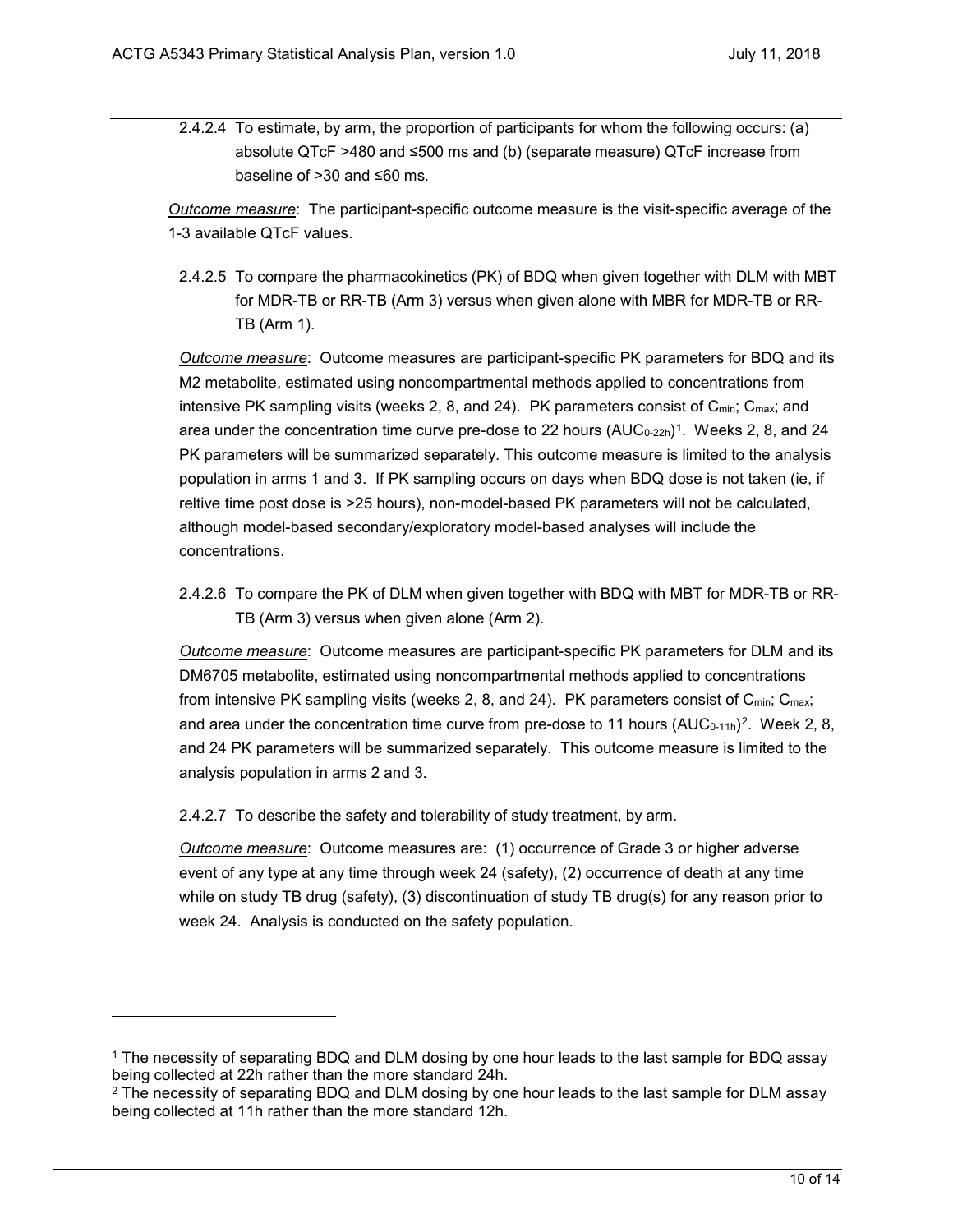# <span id="page-10-0"></span>**3 Definitions**

#### <span id="page-10-1"></span>**3.1 Baseline**

Baseline (study entry, week 0) is defined as the date on which the participant initiated study TB drug(s). Values used for baseline (Week 0) will be the latest evaluation on or before this date.

### <span id="page-10-2"></span>**3.2 Analysis population**

A participant is considered to have complete ECG data if 3 ECGs were collected at single baseline visit and at each of the 9 on-study-TB-drug visits, provided the participant is still taking study TB drug(s) at the time of the visit; see details below.

A participant is in the analysis population through the week 24 visit provided there were no interruptions in dosing of study TB drug(s). Details:

- If a participant discontinues study TB drug permanently prior to week 24 due to Grade 3 or higher prolongation in QT interval (as defined in Section 7.1 of the protocol), the QTcF value from the participant's last visit will be carried forward to subsequent weeks (under the assumption that if the participant had continued study TB drug(s), the QT prolongation would likely have persisted or increased).
- If a participant discontinues study drug permanently prior to week 24 for a reason other than Grade 3 or higher prolongation in QT interval, available QTcF values obtained while taking study TB drug will be included but will not be carried forward. (The participant is removed from the analysis population as of the date after the last dose of study TB drug(s).)
- For temporary discontinuations of study TB drug: (a) If the discontinuation lasts for 7 or fewer days, the ECG at the next scheduled visit will be performed and the QTcF value from that visit will be used in the analysis. (b) If the discontinuation lasts for 8-14 days, the ECG at the next scheduled visit will be performed and the QTcF value from that visit will be treated as missing. The preceding text is taken directly from the protocol, but is difficult to interpret. As a clarification: For temporary discontinuations of study TB drug: At any one visit at which ECG is measured during a temporary period of without doses, if the participant has taken a dose within 7 days of the visit, the QTcF value will be used in analysis. If it has been more than 7 days since the last dose, the QTcF value will not be used in analysis.

### <span id="page-10-3"></span>**3.3 Safety population**

The safety population consists of participants who take at least one dose of study TB drug(s).

### <span id="page-10-4"></span>**3.4 QT intervals**

The QT interval is the duration of time (in milliseconds, ms) between the Q and T waves in the heart's electrical cycle. The outcome measure, QTcF, is the duration of the QT interval corrected for heart rate using the Fridericia correction formula.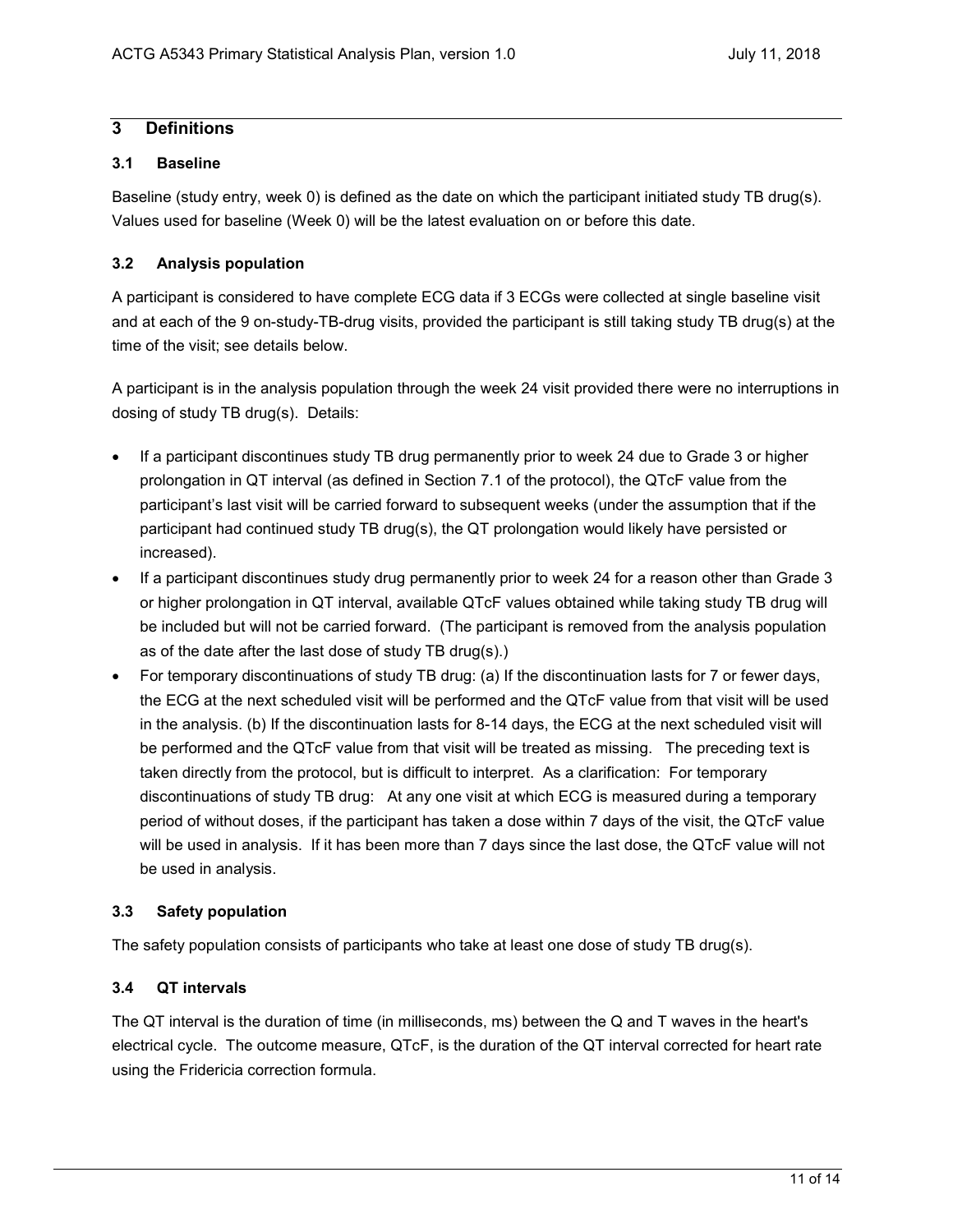## <span id="page-11-0"></span>**4 Statistical methods**

## <span id="page-11-1"></span>**4.1 General considerations**

Baseline characteristics will be summarized by arm, but there will be no statistical comparisons comparing arms because of the randomized study design.

Inference consists of point estimates and confidence intervals (CIs). With the exception of an adjustment described in the Letter of Amendment #2 to Protocol version 3.0, CI coverage will not be adjusted for multiple intervals. For the interim analysis described in CIs in the Letter of Amendment #2 to Protocol version 3.0, CIs will be constructed to have 99.9% coverage. To maintain no less than 95% simultaneous coverage for both the interim and final analysis, CIs reported in the final analyses will have95.1% coverage.

Categorical data will be summarized using N (%), and continuous data using N, min, Q1, median, Q3, max, and mean (standard deviation [SD]) (when appropriate). Any modifications to outcome measures after the team has seen data that were collected after entry will be identified as such in the analysis report.

### <span id="page-11-2"></span>**4.2 Visit schedule and analysis windows**

ECGs for determination of QT interval duration are conducted at study entry and at weeks 2, 4, 6, 8, 10, 12, 14, 16, 18, 20, 22, 24 and 28. Intensive PK sampling I plasma for BDQ and DLM is conducted on at weeks 2, 8 and 24. For weeks 2-8, the visit window is ±3 days; for weeks 10-24, the visit window is ±7 days; for week 28, the visit window is ±2 week.

For the purposes of analysis, visit windows will be formed around each study visit using the midpoints between adjacent weeks as cutoffs, and potentially including assessments collected outside the recommended visit windows described above. If there are multiple evaluations within the analysis window for a given visit, the evaluation closest to the scheduled study week will be used, and the earlier measurement will be used if there are two measurements which are equally distant from the scheduled week.

### <span id="page-11-3"></span>**4.3 Analyses of outcomes measures**

### <span id="page-11-4"></span>**4.3.1 Primary QT prolongation outcomes**

A mixed-effects ANOVA model, with fixed effects for arm and period (baseline vs. on-treatment) and random effects for participant, will be fit to data from participants on all arms, with handling of QTcF values as described in **Section [3.2](#page-10-2)**.

**Objective [2.4.1.1](#page-8-3)**. For the primary analysis, the QT prolongation (change from baseline) on Arm 3 will be represented as the estimated contrast between periods, along with the corresponding model-based 95.1% CI. QT prolongations on Arms 1 and 2 will be similarly estimated. (CIs with 99.9% coverage are used in the July 2018 interim analysis.)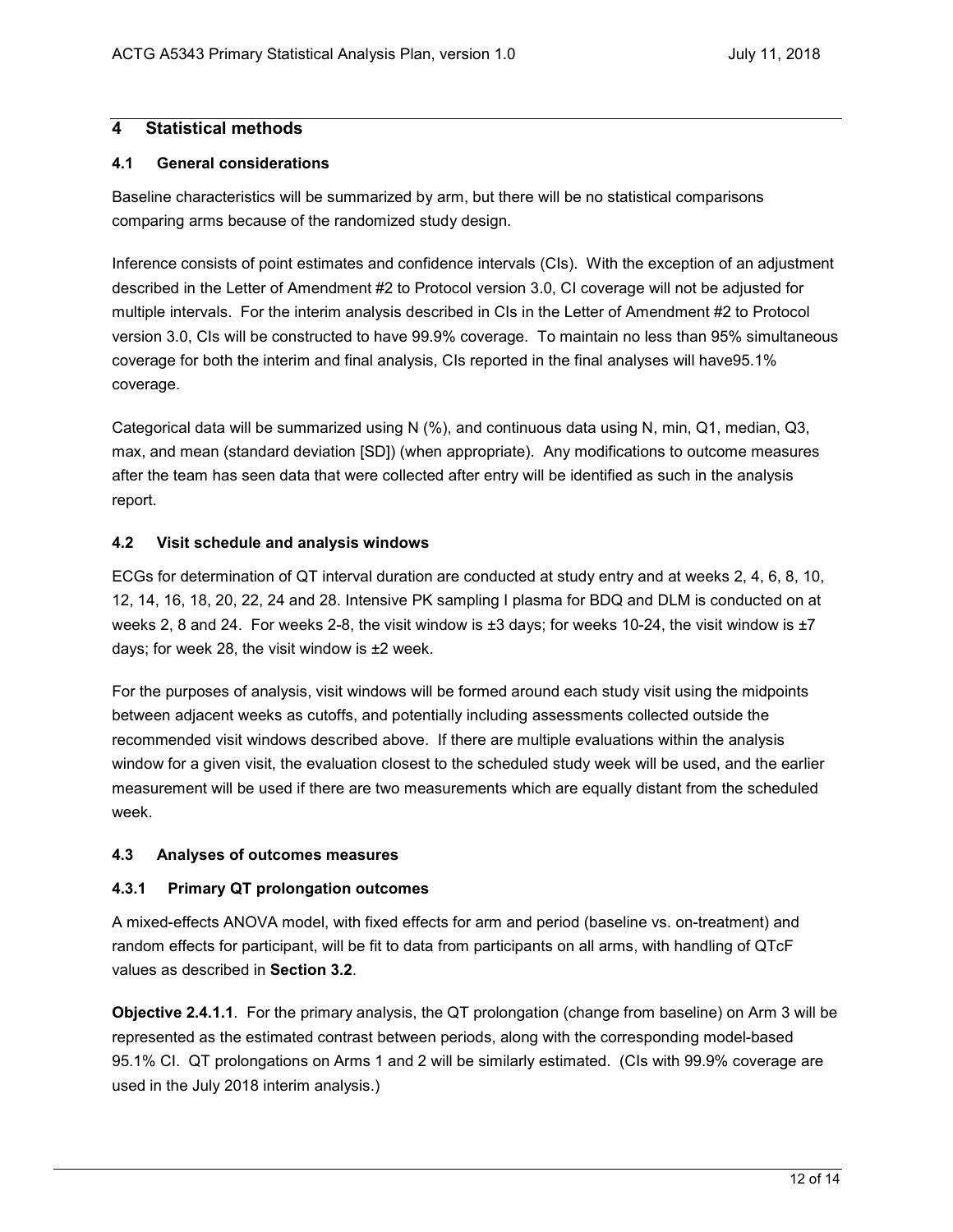**Objective [2.4.1.2](#page-8-4)**. For the primary analysis, the difference between QT prolongations on Arms 3 and 1 will be estimated as the corresponding contrast (Arm 3 change from baseline minus Arm 1 change from baseline) along with the corresponding model-based 95.1% CI. Arms 2 and 3 will be similarly compared. (CIs with 99.9% coverage are used in the July 2018 interim analysis.)

#### <span id="page-12-0"></span>**4.3.2 Secondary QT prolongation outcomes**

**Objectives [2.4.2.1](#page-8-5)**, **[2.4.2.2](#page-8-6)**, and **[2.4.2.4](#page-9-2)**. The analysis will be conducted in the safety population. (Because the study TB drugs have a long half-life, participants will be included in the proportion whether or not they took study TB drug(s) through the corresponding visit week.) For each binary outcome listed under **Objectives [2.4.2.1](#page-8-5)**, **[2.4.2.2](#page-8-6)**, and **[2.4.2.4](#page-9-2)**, numbers and proportions of participants experiencing one or more such event will be summarized by arm, along with 95% exact Clopper-Pearson binomial CIs. Between-arm comparisons will not be conducted.

**Objective [2.4.2.3](#page-8-7)**. Arm- and visit-specific within-participant changes from baseline in QTcF will be described, beginning with the first on-treatment ECG in the Schedule of Events, and continuing through the last ECG measured after scheduled discontinuation of study TB drug(s) at week 28. Descriptions will include N, minimum, Q1, median, Q3, maximum, mean and standard deviation (SD). For participants who discontinue study TB drug(s) prematurely, QTcF changes will be excluded from analysis; however, in a sensitivity analysis, QTcF changes from such participants will be carried forward as described in **Section [3.2](#page-10-2)**. To allow a visual comparison of arms with respect to time effects, medians and IQRs in changes from baseline will be plotted against week on a single graph but with separate lines (colors, symbols) for each arm. In a separate graph, week-specific mean changes and associated 95% CIs will be plotted against week. Between-arm comparisons will not be conducted.

#### <span id="page-12-1"></span>**4.3.3 Secondary safety and tolerability outcomes**

**Objective [2.4.2.7](#page-9-3)**. The analysis will be conducted in the safety population. For the binary outcomes listed under **Objective [2.4.2.7](#page-9-3)**, numbers and proportions of participants experiencing one or more such event will be summarized by arm, along with 95% exact Clopper-Pearson binomial CIs.

### <span id="page-12-2"></span>**4.3.4 PK outcomes**

**Objectives [2.4.2.5](#page-9-4)** and **[2.4.2.6](#page-9-5)**. For BDQ and its M2 metabolite, and for DLM and its DM-6705 metabolite: Participant-specific PK parameters C<sub>min</sub>, C<sub>max</sub> and AUC will be summarized by arm and week (weeks 2, 8, and 24). Effects of DLM co-administration on BDQ PK parameters will be summarized by estimation of (week-specific) geometric mean ratios (GMRs), BDQ PK parameter with relative to without DLM co-administration. Effects of BDQ co-administration on DLM PK parameters will be summarized by estimation of GMRs, DLM PK parameter with relative to without BDQ coadministration. CIs around the GMRs will be constructed to have 90% coverage. (Nonlinear mixed-effects modeling of the PK of BDQ and DLM will be conducted; this analysis is outside the scope of this SAP.)

### <span id="page-12-3"></span>**5 Report components**

Detailed descriptions of the content of each of the following sections are given in the AIP.